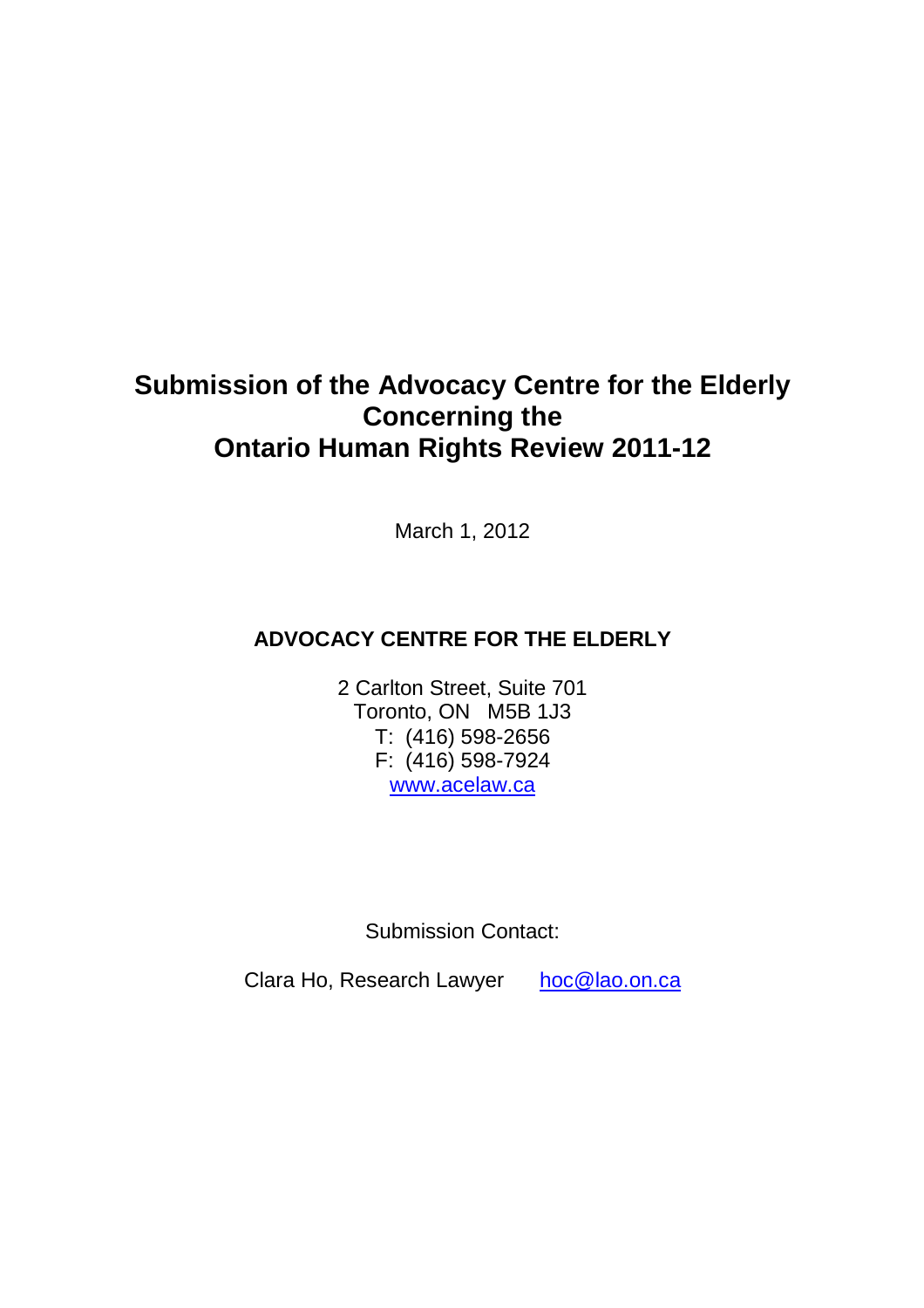## **INTRODUCTION TO THE ADVOCACY CENTRE FOR THE ELDERLY**

The Advocacy Centre for the Elderly (ACE) is a specialty community legal clinic funded by Legal Aid Ontario that was established to provide a range of legal services to low income seniors in Ontario. The legal services include individual and group client advice and representation, public legal education, community development, and law reform activities. ACE has been operating since 1984 in Toronto, and is the first and oldest legal clinic in Canada with expertise in legal issues of the older population.

ACE receives, on average, over 2,500 client intake inquiries a year. These calls are primarily from the Greater Toronto Area but approximately twenty per cent (20%) are from outside this region. The individual client services are in areas of law that have a particular impact on older adults. These include, but are not limited to: capacity, substitute decision-making and health care consent; end-of-life care; supportive housing and retirement home tenancies; long-term care homes; patients' rights in hospitals; and elder abuse. ACE lawyers are in high demand as speakers on seniors' issues. Numerous presentations on these issues have been made by ACE at the local, provincial, national and international levels.

Given ACE's experience over the years of working on legal and policy issues that impact older adults in Ontario and across Canada, we trust that our submissions to the Chair of the Ontario Human Rights Review 2011-12 and to the Attorney General of Ontario concerning the review of the human rights system will be of assistance.

We have reviewed the Consultation Paper released by the Chair of the Ontario Human Rights Review 2011-12 concerning the changes to Ontario's human rights system since June 30, 2008.

Our submission consists of five parts:

- 1. Ageism we will provide some general comments concerning ageism, making reference to the Law Commission of Ontario's recently released Interim Report concerning the Law as it Affects Older Adult
- 2. Comments concerning the Human Rights Tribunal of Ontario
- 3. Comments concerning the Human Rights Legal Support Centre
- 4. Comments concerning the Ontario Human Rights Commission
- 5. Recommendations for improving the human rights system to meet the needs of older adults

Where possible we have provided a response to the questions proposed in the Consultation Paper.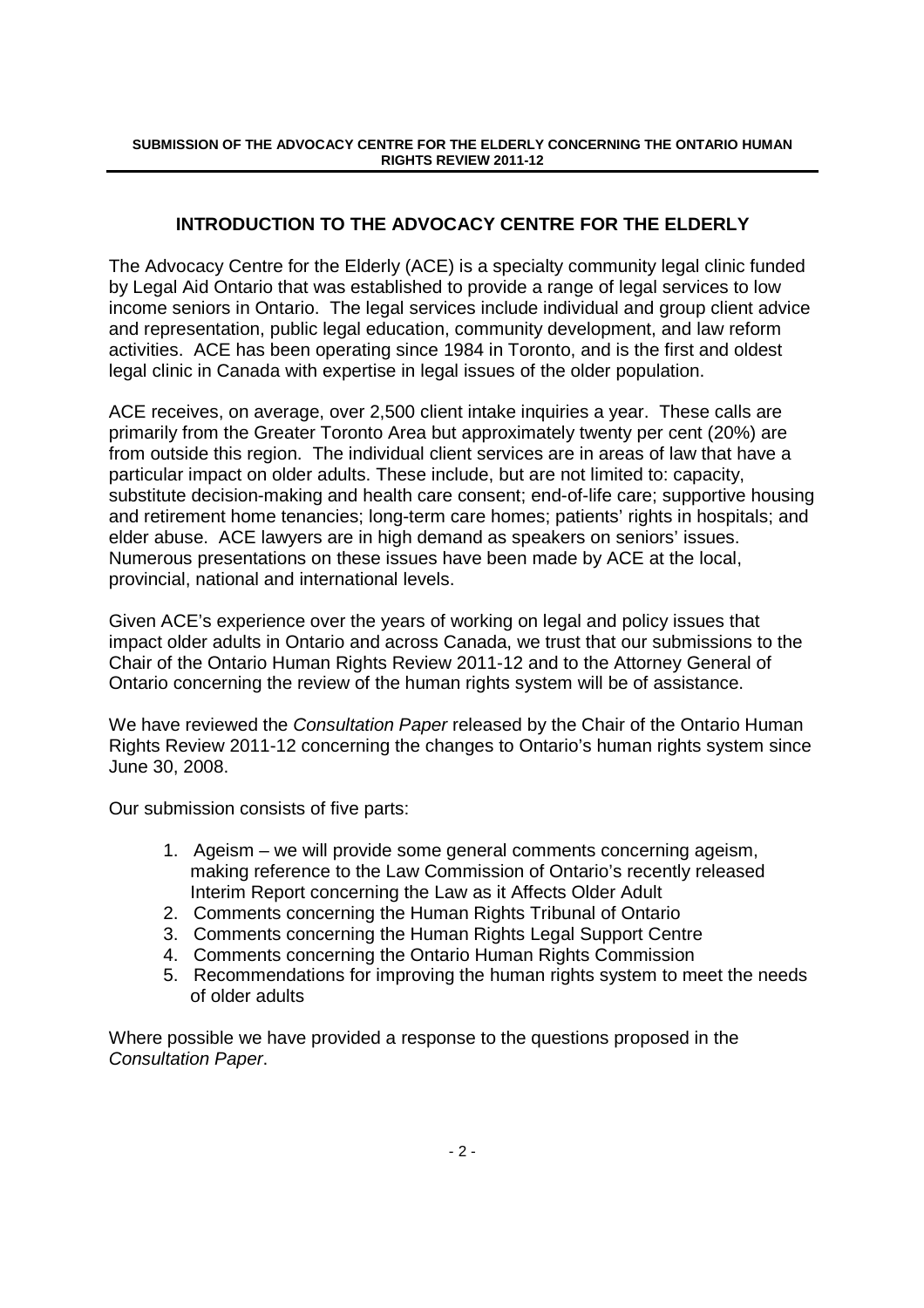## **AGEISM**

The Law Commission of Ontario provides the following definition in their recent report concerning the law as it affects older adults:

.... ageism is a systematic way of thinking about aging and older persons that sees aging as a negative process and older adults as separate and different from other members of society, attributing to them a set of negative characteristics. Ageism includes the tendency to structure laws and social institutions in a way that assumes that everyone is young. Ageism may be manifested in negative treatment of and discrimination against older persons, social exclusion of older adults and the tendency to ignore their existence, and paternalistic approaches that control older adults and remove autonomy under the guise of protecting their best interests.<sup>1</sup>

While the provisions of the Human Rights Code ("Code") clearly state that individuals have the right to be free from discrimination based on age in the context of services, employment and housing, more is required to overcome the ageism that pervades legal systems including the human rights system. In terms of some of the challenges for older adults with respect to access to justice, the Law Commission of Ontario identifies the following concerns:

Although concerns regarding access to law are not limited to older adults, fixed incomes and withdrawal from the workforce, lower than average literacy and educational levels, the onset of health and activity limitations as age advances, and limitations in life expectancy all may limit access for older adults. Some significant portions of the older adult population also have their experiences shaped by cognitive disabilities, living environments that reduce their autonomy and community inclusion, and the consequences of physical, financial or other forms of dependency.<sup>2</sup>

The statistics from the Human Rights Tribunal of Ontario's (HRTO) for fiscal year 2010-2011 show that 77% of all applications made during that period were in the social area of employment. Only 15% of applications made to the HRTO were based on the ground of age. Some of the applications made by older adults to the HRTO could very well have been under different grounds (i.e. disability). ACE submits, however, the low percentage of age discrimination applications being filed at the HRTO is more likely due to the fact that older adults are either not aware of their Code rights or do not see the benefit in filing at the HRTO even where they identify that their rights have been

-

<sup>&</sup>lt;sup>1</sup> Law Commission of Ontario, The Law as it Affects Older Adults: Developing an Anti-Ageist Approach, Interim Report, June 2011, online: < http://www.lco-cdo.org/older-adults-interim-report.pdf> at 3. [Interim Report]

<sup>&</sup>lt;sup>2</sup> Interim Report at 6.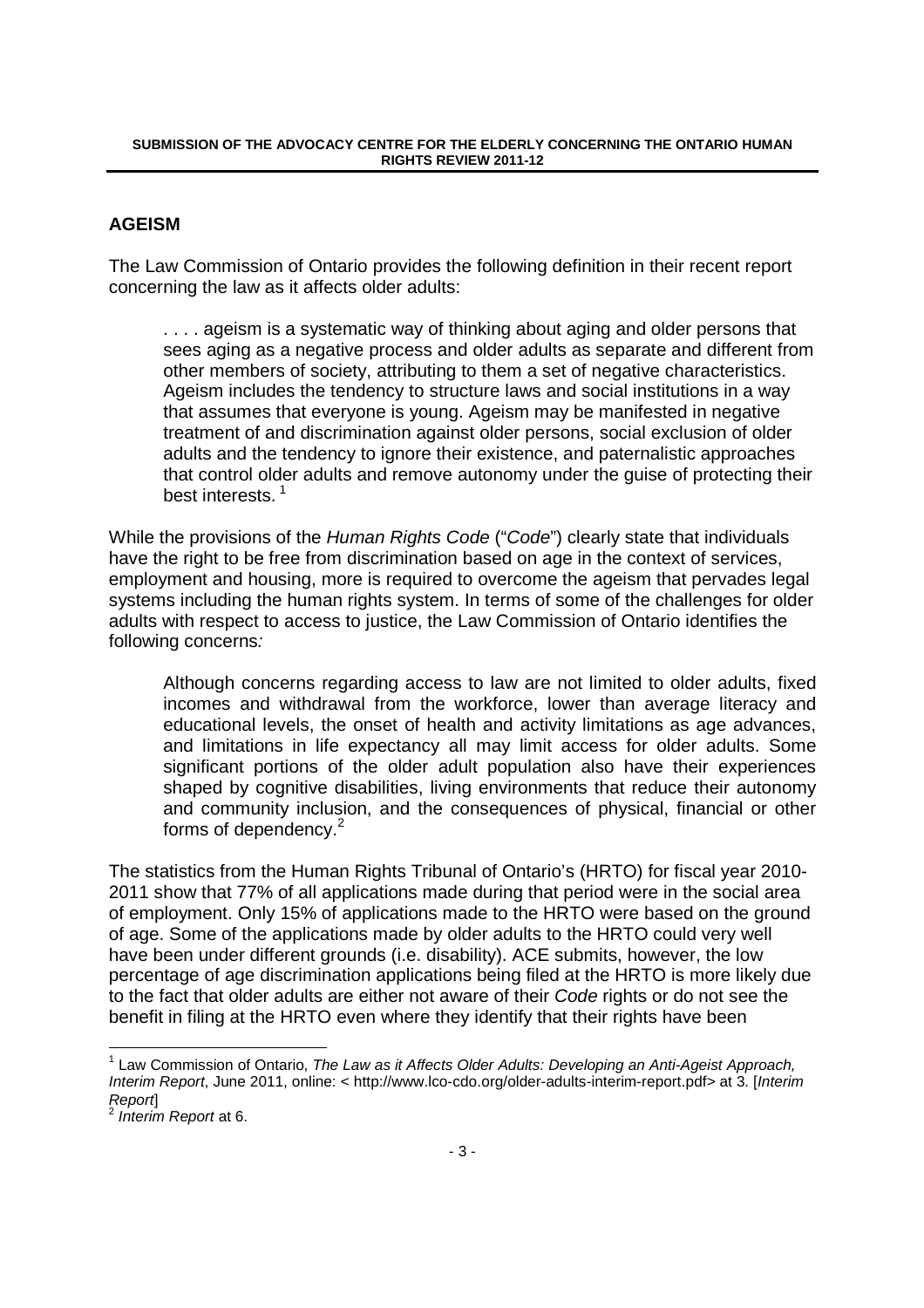infringed.

In cases where older adults have experienced discrimination based on age or another Code ground, it is our submission that older adults are not accessing the human rights system to enforce their rights for the following reasons: fear of reprisal (where the infringement occurs in the social area of housing or services); time it takes to pursue a claim; access to legal representation at the HRTO, to name a few. Further, it has only been since the recent changes in access to the HRTO that most older adults would have seen the system as being able to meet their needs. Previously, the process took many years which was unhelpful to older adults who needed their issues resolved quickly and did not have time to wait for systemic change.

## **a) Is the new human rights system accessible and easy to use? What would you describe as the advantages and disadvantages of the system?**

According to the Law Commission of Ontario, in its recent Interim Report entitled The Law as it Affects Older Adults: Developing an Anti-Ageist Approach:

A key concern in the law as it affects older adults is the "implementation gap", wherein laws which on their face are neutral or positive with respect to older adults are in practice unproductive or negative in their effects, due to inadequate implementation and poor enforcement. One important aspect of the implementation gap is access to the law for older adults, meaning the existence (or lack thereof) of effective mechanisms for accessing and enforcing existing laws.<sup>3</sup>

It is our submission that the implementation of the changes in the Code has resulted in a gap being created. The new human rights system has not been made accessible to older adults with these changes and they are not relying on it.

Seniors contact ACE seeking assistance and advice on issues such as: forced discharge from hospital to home; their rights while living in a long-term care home and/or retirement home; health care consent; capacity to make treatment or health care decisions; elder abuse. These are but some of the examples of the many types of inquiries we receive from seniors living across Ontario. Many of the older adults who contact our office seeking legal advice or representation are unaware of their rights under the Code.

ACE submits that the new human rights system is accessible to those seniors who are still employed, who are educated, speak fluent English, and have access to resources

 3 Interim Report at 5-6.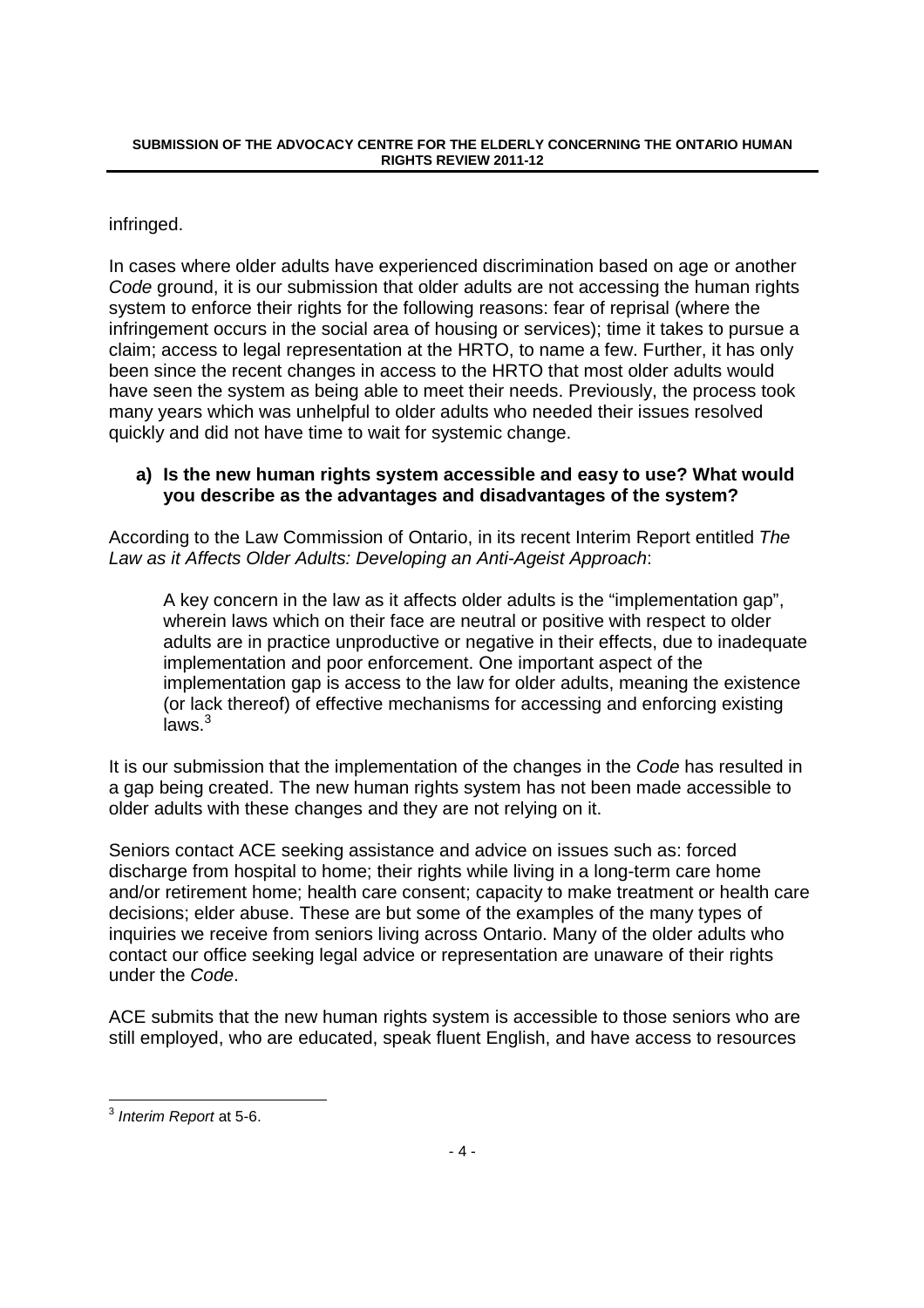(financial or otherwise). These are not, however, the clients who contact ACE for advice nor are they clients most in need of assistance in navigating the new human rights system. It is our submission that the new human rights system poses a challenge for any unrepresented applicant who is marginalized and disadvantaged, but is especially challenging for older adults.

We submit that this is especially true for those older adults who live in congregate settings such as retirement homes or long-term care homes who would not find the new human rights system easy to use and/or accessible. Because of the lack of alternative living arrangements, these older adults must continue to reside in these places even after filing a human rights application. They have no choice with respect to where they can live and simply cannot decide to move somewhere else on short notice. The fear of threats and reprisal is extremely high in this population, and for good reason, as they are heavily reliant upon the care that is provided to them and, as such, are one of the most vulnerable groups in society.

### **b) Are you able to get information about the human rights system? Where do you go to get that information? Is the information helpful and accessible?**

ACE has noticed that much of the information about the new human rights system is available on the Internet. While many seniors are technologically savvy, ACE submits that a large proportion still rely on print materials. Certainly, this is the case for many seniors living in congregate settings such as retirement homes and long-term care homes. Many of the residents of retirement homes and long-term care homes do not readily have access to a telephone (if at all) let alone a computer with an Internet connection. In addition, ACE has dealt with numerous cases of long-term care home residents having their mail routinely opened and read by staff. This creates a further barrier for older adults who are concerned about reprisal if their allegations of discrimination are concerning the staff or the long-term care home where they reside.

It is our experience that older adults living in Ontario are not familiar with the new human rights system. Many seniors who contact our office are not aware of their rights under the Code nor are they aware of how to enforce their rights through the process available at the HRTO. For many seniors and their families, their legal issues are often layered and complex. As a result, it may be more difficult to clearly identify Code related issues.

One example of this pertains to the use of motorized wheelchairs in long-term care homes. ACE often receives telephone calls from seniors living in long-term care homes who have been advised by the staff at the home that they are not allowed to use their motorized wheelchairs inside, claiming that it is a safety concern or that it will impact the "environment in the home" and upset those residents who do not require mobility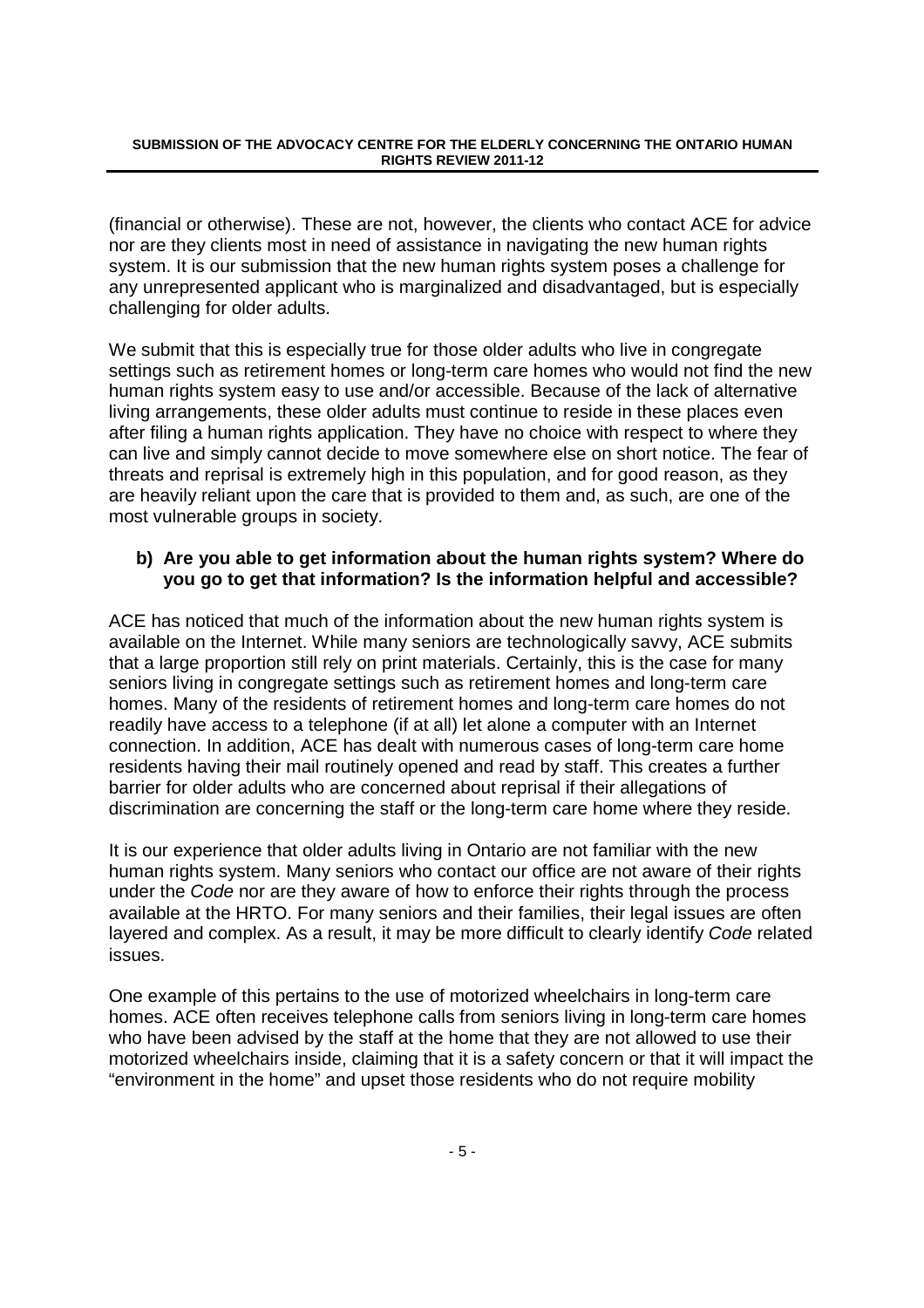devices. In many cases, staff from the home have physically taken the chairs from the resident and locked them up due to the homes "policies" or "rules".

For the most part, seniors who contact ACE for advice on this particular issue do not necessarily see the motorized wheelchair as an accommodation that they require for their disability (even when it is clearly recommended by their physician). Nor do longterm care home operators understand their obligations to accommodate residents to the point of undue hardship. For the most part, even when advice is provided to seniors concerning their rights under the Code and the process at the HRTO, many are reluctant to pursue an application for fear of reprisal from the long-term care home staff.

ACE submits that even though it is the senior's choice as to whether he or she wishes to pursue an application at the HRTO, it remains important that seniors are given the information about the human rights system, the HRTO and how to get assistance should they wish to. It is our opinion that this information is not reaching seniors living across Ontario and especially those who are living in congregate settings or in rural and remote communities. ACE submits that many seniors are not getting important information about the human rights system and about their rights under the Code. ACE recommends that more outreach needs to be done in order to reach seniors and that this outreach cannot be accomplished solely through electronic means.

## **HUMAN RIGHTS TRIBUNAL OF ONTARIO (HRTO)**

#### **General Comments concerning the HRTO**

The Consultation Paper released by the Chair of the Ontario Rights Review 2011-12 states:

Since June 30, 2008, when the Human Rights Code Amendment Act, 2006, came into effect, all claims of discrimination and harassment under the Ontario Human Rights Code are dealt with through applications filed directly with the Human Rights Tribunal of Ontario (HRTO).

The HRTO is an independent administrative tribunal. According to its website, the Tribunal's primary role is to "provide an expeditious and accessible process to assist parties to resolve applications through mediation, and to decide those applications where the parties are unable to reach a resolution through settlement."

ACE submits that the change in the human rights system brought about by the Human Rights Code Amendment Act, 2006, has not necessarily been of any benefit to seniors living in Ontario. From the calls we receive from older adults, many of them are not aware of their rights under the Code nor are they aware of the HRTO and what it does.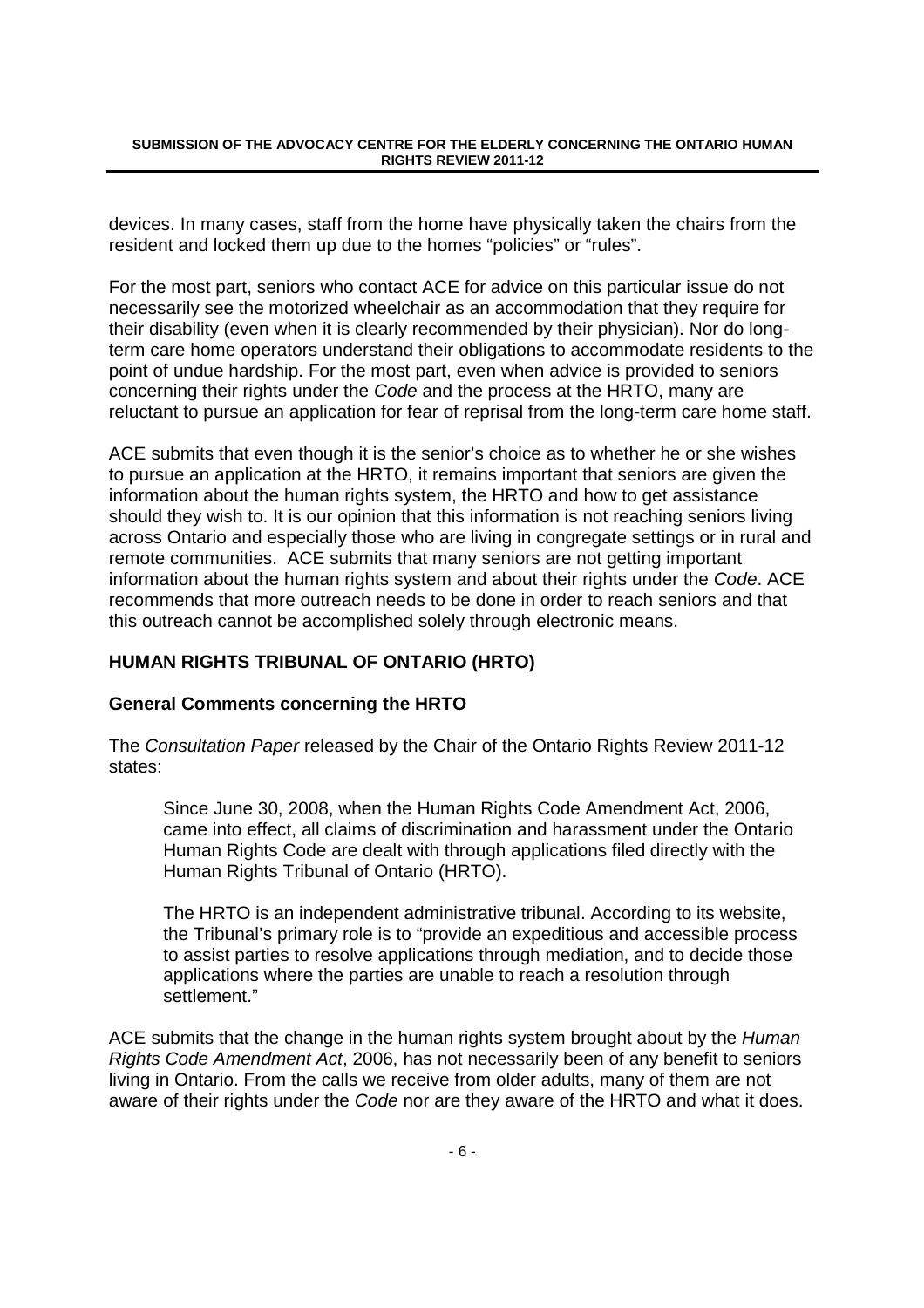More concerning is the fact that service providers across a broad range of sectors that work regularly with older adults appear oblivious to their obligations under the Code. In many ways, this is a manifestation of the ageism that pervades the legal system in general and the human rights system is, unfortunately, not immune to this.

Further, the backlog currently at the HRTO with respect to open applications and the time it takes for an application to reach the mediation and/or hearing stage would be prohibitive for many older adults. ACE submits that while the new human rights system has expedited the process to a degree, the time it takes for an application to reach the mediation stage or potentially a hearing is still overly lengthy. For those seniors who may be struggling with health issues and faced with concerns with respect to long-term care home placement, it is not likely that they will pursue an application at the HRTO when their Code rights have been infringed. Further, time may not be on their side as their health may be such that they will not live long enough to see the resolution of their matter as it proceeds through the new human rights system.

**a) The Tribunal currently does not charge a filing fee to applicants or respondents. In future, would you be prepared to pay a filing fee to participate in the Tribunal's processes?** 

### **b) The Tribunal currently does not award legal costs to the successful party. In future, if the Tribunal made an unsuccessful party pay (or partially pay) the successful party's legal costs, would you consider that fair?**

ACE submits that the charging of a filing fee to applicants and the awarding of legal costs to the successful party to be paid by an unsuccessful party would be prohibitive for many seniors. Many of the seniors who contact ACE seeking assistance are on fixed incomes through various Federal Government income support programs. The requirement that they would have to pay a filing fee prior to filing an application or the potential that they would be required to pay costs should they be unsuccessful at the Tribunal would be extremely concerning to them and just add to the many reasons why they would choose not to pursue an application at the HRTO.

ACE submits that the implementation of a filing fee and any move to have legal costs awarded following a hearing at the HRTO would have a detrimental affect on all potential applicants, but particularly for those who are most vulnerable and have the least access to resources.

## **HUMAN RIGHTS LEGAL SUPPORT CENTRE (HRLSC)**

ACE submits that the HRLSC could do more in terms of outreaching and providing support, advice, legal representation and assistance to seniors. While the HRLSC does not charge a fee for its legal services, the manner in which it provides legal services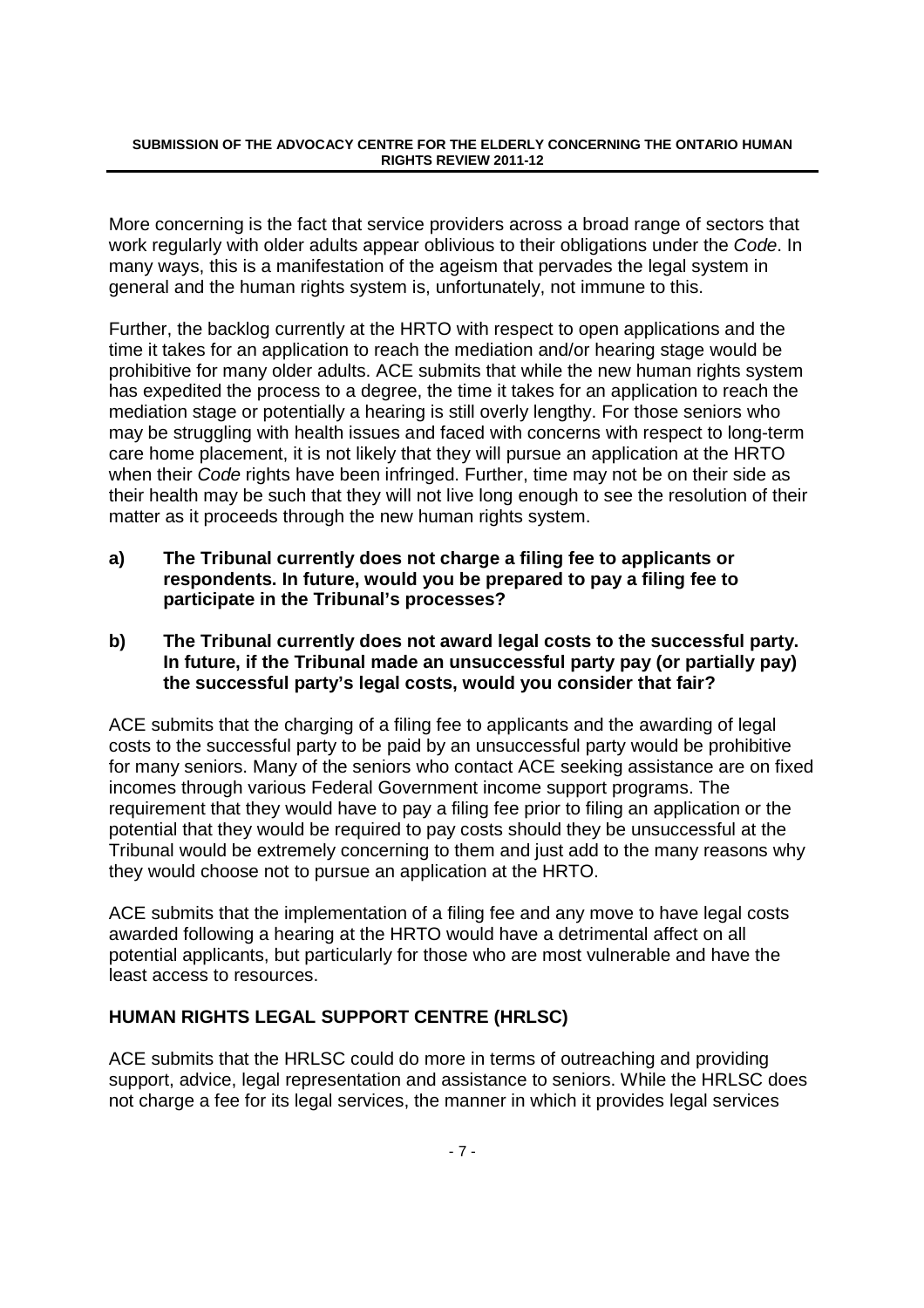across the province poses a challenge for seniors who are trying to access their services. Specifically, the HRLSC has a telephone helpline that provides legal information and advice to members of the public but for reasons we have mentioned above, this is not necessarily the best method of service delivery for older adults.

ACE submits, however, that while obtaining advice and assistance through the telephone is cost-effective it does not necessarily work for seniors – especially those who have disabilities that may impact their cognitive abilities or hearing. In these instances, ACE submits that having staff arrange to meet the senior at his or her home to have an in-person interview is imperative. In ACE's experience, visiting the senior in their home – whether it be in the community, a long-term care home or a retirement home – in order to provide appropriate legal advice and representation is the only way to ensure access to justice.

We would like to reiterate that many seniors living in long-term care homes and retirement homes do not have access to a telephone, let alone a telephone where they can speak in privacy. Therefore, these residents would not be able to easily access the HRLSC's services. Given that the HRLSC is working on the premise of providing legal advice, representation and assistance to the public, including older adults, who reach the HRLSC's telephone helpline, ACE is concerned that the HRLSC is not reaching those potential applicants who are the most vulnerable and may require the most assistance.

Further, there are some residents in long-term care or retirement homes who reside in "locked" wards, where they not only have access to a telephone, but may have no means of communicating with the outside world without the assistance of a third party. While the legality of such detention is highly questionable, the inability of these persons to access any legal rights is clear unless appropriate methods are put into place.

ACE submits that seniors would be dissuaded from pursuing an application at the HRTO even if they manage to contact the HRLSC if they are advised that the HRLSC's services are "unbundled" or that they will only have legal representation up to a certain stage in the process. Seniors often express concerns about reprisal in terms of loss of housing or loss of healthcare supports. Many seniors would not agree to pursue litigation at the HRTO to enforce their Code rights without assurance that they would receive full representation from the HRLSC. The "unbundled" approach to legal services is another reason why older adults would not use the human rights system to enforce their rights.

#### **ONTARIO HUMAN RIGHTS COMMISSION**

Prior to changes to human rights system – the Ontario Human Rights Commission ("Commission") had a more significant role with respect to complaints. The Commission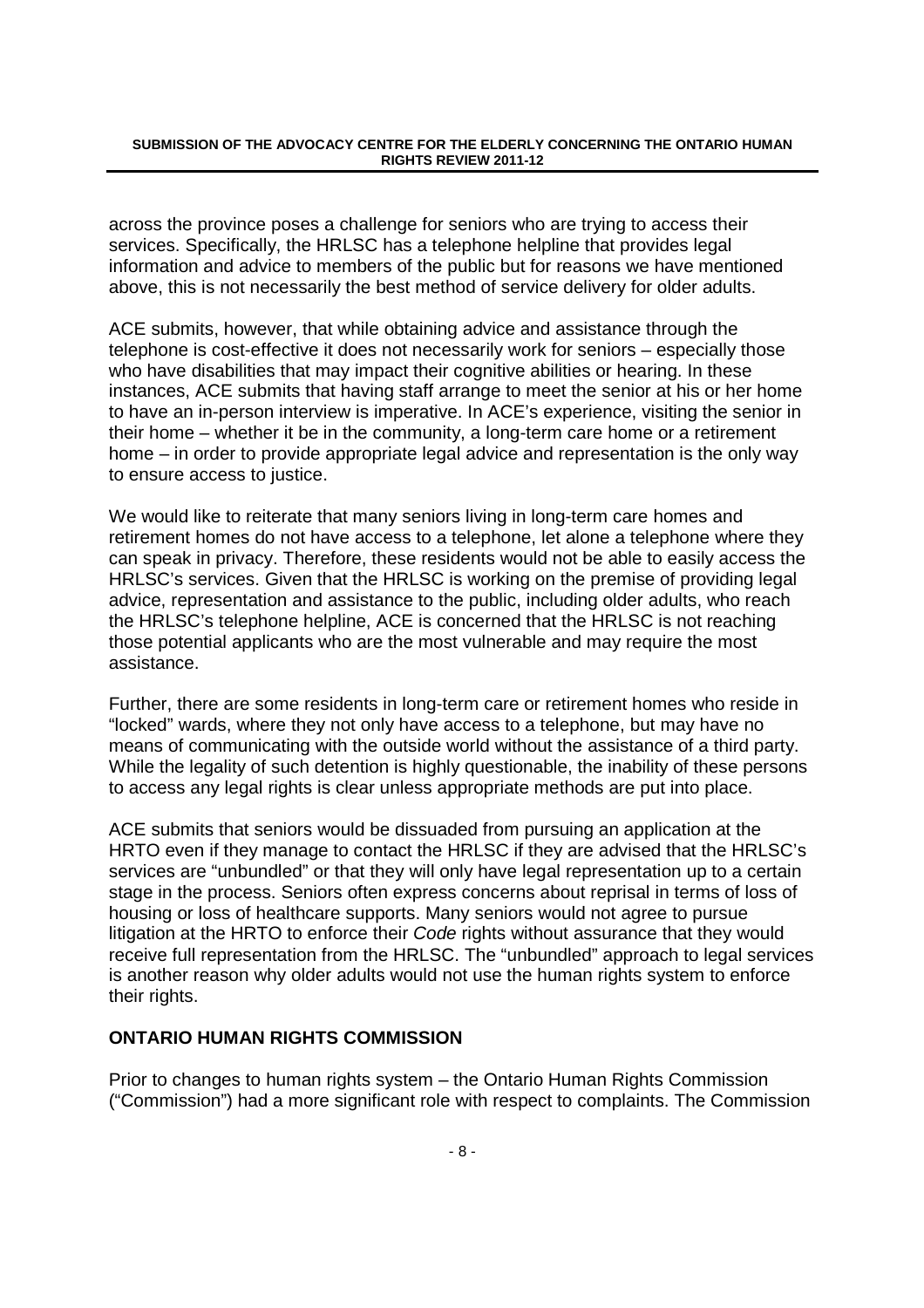had considerable powers in terms of investigation which it no longer has in the context of individual applications. While there are rules in place now in terms of disclosure, the mechanisms available under the new system by no means replace the extensive powers of investigation previously exercised by the Commission.

It now falls upon applicants to gather evidence to support their own applications at the HRTO. The burden of collecting evidence falls on potential applicants. In ACE's experience, it is rare for potential litigants to have the forethought to preserve or collect evidence in advance of filing an application. For seniors who are vulnerable, the task of gathering evidence is likely insurmountable especially where potential allegations of Code violations are being made against health care providers. Many seniors contact ACE and experience frustration when health care providers refuse to provide them with information relating to their own health situation. In these situations, there is a clear power imbalance between the older adult and the health care provider at the outset. ACE submits without the Commission playing the significant role that it previously did, seniors are at a disadvantage under the new human rights system.

Further, ACE submits that the Commission has a greater role to play with respect to promoting awareness of human rights and preventing and eliminating discrimination amongst seniors and those sectors that provide services to seniors.

#### **RECOMMENDATIONS:**

- 1. More outreach by the HRLSC, HRTO and the Commission to older adults, particularly to those who live in congregate settings, to raise awareness of their rights under the Code and how to get help in enforcing these rights.
- 2. ACE recommends that there should be no fee required for filing an application at the HRTO as this would pose not only a financial hardship but be prohibitive for seniors living on a fixed income.
- 3. ACE recommends that the HRTO should not be allowed to order legal costs as against an unsuccessful party following a hearing.
- 4. ACE recommends that in cases where the applicants are particularly vulnerable, the HRLSC provide full representation throughout the process at the HRTO instead of on providing "unbundled" services.
- 5. ACE submits that the HRLSC explore different models of service provisions especially when assisting and representing clients who are seniors.
- 6. ACE recommends that the Commission undertake public consultations concerning age discrimination in all social areas, but particularly with respect how it impacts seniors who are living in congregate settings, given that the population of seniors continues to increase.
- 7. ACE recommends that the Commission undertake an education campaign targeting those sectors that provide services to seniors (i.e. long-term care